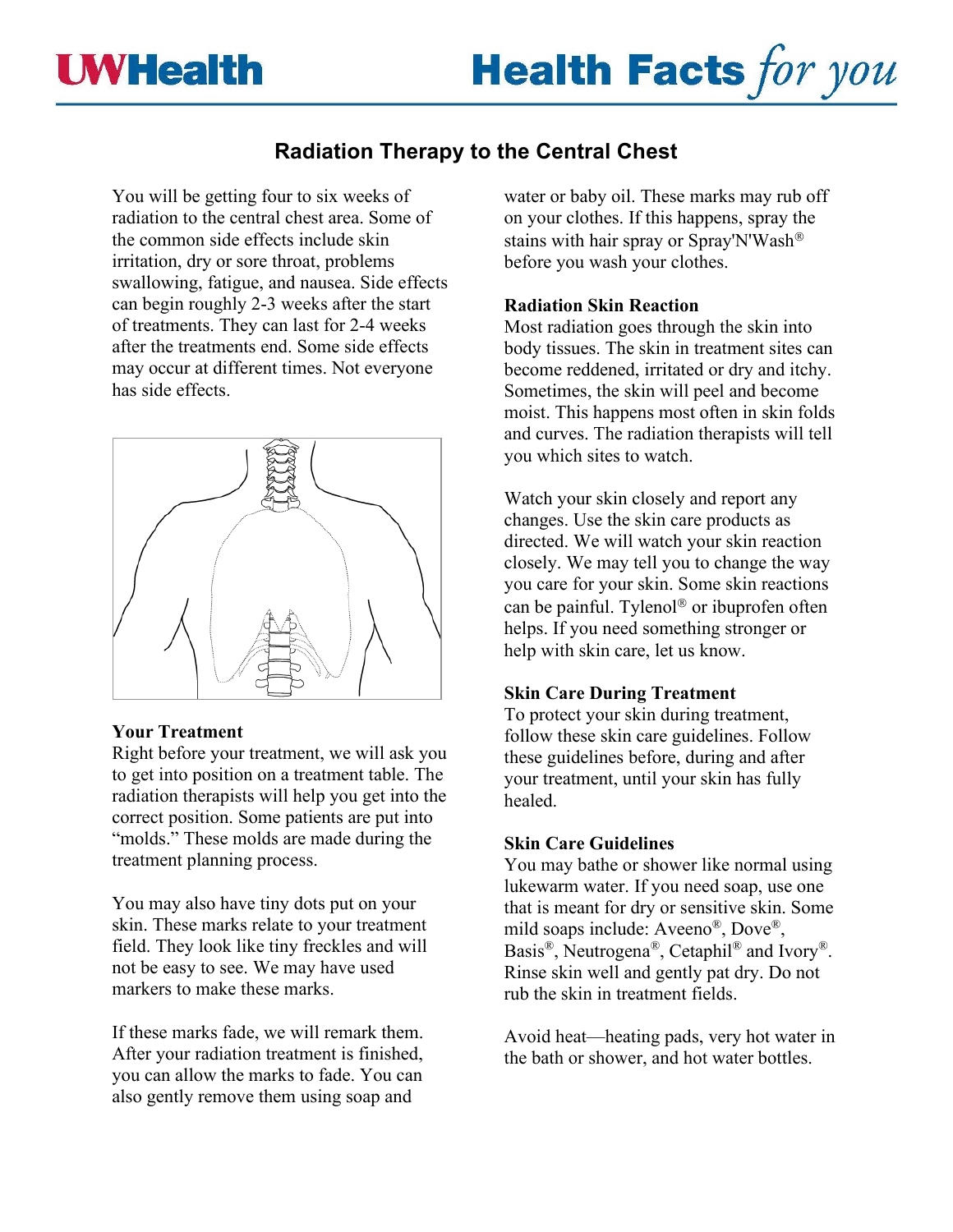Avoid cold. Do not expose the skin to ice or very cold water or air.

Avoid sunlight or sunlamps on the skin in the treatment site. When you are outside, keep the area covered with clothing. If clothing does not cover the area, use a sunscreen with SPF of 30 or higher.

Avoid rubbing or using friction on the treated skin. Do not rub or scrub the treated area. Wear comfortable, loose, cotton-based clothing that will allow good air flow. Avoid clothing made of nylon or synthetics because they hold moisture next to the skin. Clothes that bind can irritate the skin more.

Avoid using tape on skin in the treated area.

In most cases, nothing should be applied to the treated skin unless approved by your doctor or nurse. This includes bath oils, perfumes, talcum powders, and lotions. If a skin reaction is expected, we will suggest a skin moisturizer. Use it each day.

**Remember:** Your skin needs to be clean and dry before each treatment. You can apply lotions and creams  $2 - 4$  times per day to help your skin feel better. You should not apply lotions or creams in the 1-2 hours before your treatment. If your treatment is later in the day, you may apply a skin care product before your treatment if it will be fully absorbed by treatment time.

# **Skin Care After Treatment**

Although rare, late effects may occur. These late effects may occur months to years after the end of treatment. Treated skin may stay dry. It may also darken in color or become firm and tough. It may help to apply skin moisturizer or vitamin E oil.

The skin in treatment areas may always be extra sensitive to sunlight. When outdoors, use a sunscreen of SPF 30 or higher on treated skin exposed to the sun. Treated skin is at a higher risk for a certain type of skin cancer.

#### **Dry or Sore Throat**

Sometimes a dry or sore throat can occur with radiation to the chest. Listed below are some things that you can do to help this side effect.

- Use a vaporizer in your living room or in your bedroom at night when you sleep.
- Avoid smoking and chewing tobacco.
- Drink plenty of liquids—8 to 10 glasses each day.
- Suck on hard candies, mints, or throat lozenges.
- Avoid alcohol, hot foods, acidic foods and juices (orange, lemon, lime, or grapefruit) and spicy foods.
- Your doctor may prescribe a numbing spray or liquid, if needed.

# **Feeling Tired**

Feeling tired (fatigue) during radiation treatment is a common side effect. Fatigue does not mean that your tumor is getting worse. Some people feel no fatigue and can keep up with their normal routines. Others feel the need to take an extra nap each day. Still, others change their routines, working only part time, for example. Some people don't do anything that requires a large amount of energy.

Fatigue can begin right away, or it can occur after  $1 - 2$  weeks of treatment. It can go on for several weeks to months after treatment has ended. Rarely, it can last for up to a year.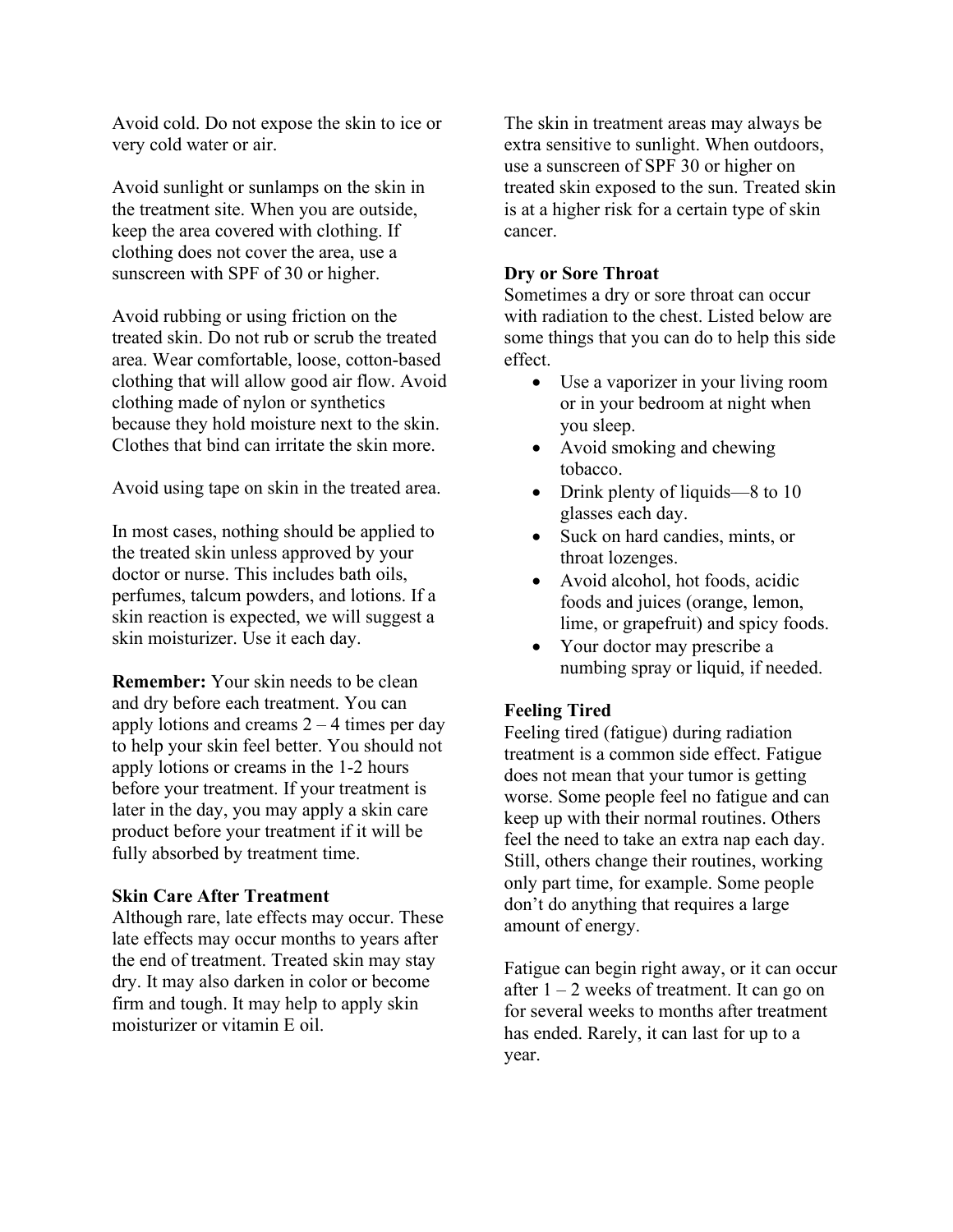Low blood counts may also cause you to feel tired. Your bone marrow makes blood cells. If a lot of bone is in your radiation field, your production of blood cells may be slowed down for a time. This is a short-term side effect. Your doctor may order a blood tests to check your blood cell counts throughout treatment.

#### **Tips for Dealing with Fatigue**

Listen to your body and rest when you need to. A short nap during the day or sleeping a little longer may help.

Make time for things you enjoy. Take a walk in the fresh air, visit with a friend, or pursue a hobby during the times that you have the most energy. Do things that help you feel good.

Stop smoking and limit alcohol use. Do something healthy for yourself. If you need help with this, talk with your doctor or nurse. There are ways we can help.

If you work, you may want to keep working. Some people can maintain a full-time job. Others find it helpful to work fewer hours. Many employers understand and will agree to part-time work. We can schedule your treatment times to fit in with your work schedule.

Plan regular active exercise – daily walks, riding an exercise bike, or any mild exercise. Go at your own pace. **Never** exercise to the point of fatigue. You should feel less tired after the exercise than you did before the exercise.

Find ways to deal with your emotions. Pentup emotions can add to fatigue. Talk with family or friends. Having a good cry or laugh can be helpful.

Eat well. Keep foods around that need little effort to prepare – cheese, yogurt, or slices of meat. When you feel well, prepare and freeze meals to eat later when you are tired. You need extra calories and protein to maintain energy while getting treatments. They also help repair normal skin cells damaged by your treatment. Speak with a clinic nurse if you have problems eating.

Drink 8 to 12 glasses of fluid per day. The water will help to flush some of the byproducts of your cancer fighting treatment out of your body.

If you need help with your basic daily needs, ask your nurse or the social worker to help you contact your local resources. You may be able to receive help with meals, housekeeping, personal care, transportation, support groups, and respite care.

Accept help from family and friends. If they ask you to call if you "need anything," they may need specific ideas from you. Often people want to help but don't know what things you need the most help doing. Things like mowing the lawn, cooking or watching the kids, can help both you and your friends to feel good**.**

Visits from family and friends can be pleasant, but also tiring. You do not need to be the perfect host or hostess. Let your friends and family fix dinner and get the drinks and snacks for you!

Some people may have pain from cancer or other causes. Pain can be very tiring. Your doctor and nurse can work with you to achieve good pain control. Let them know about any pain you have during treatment.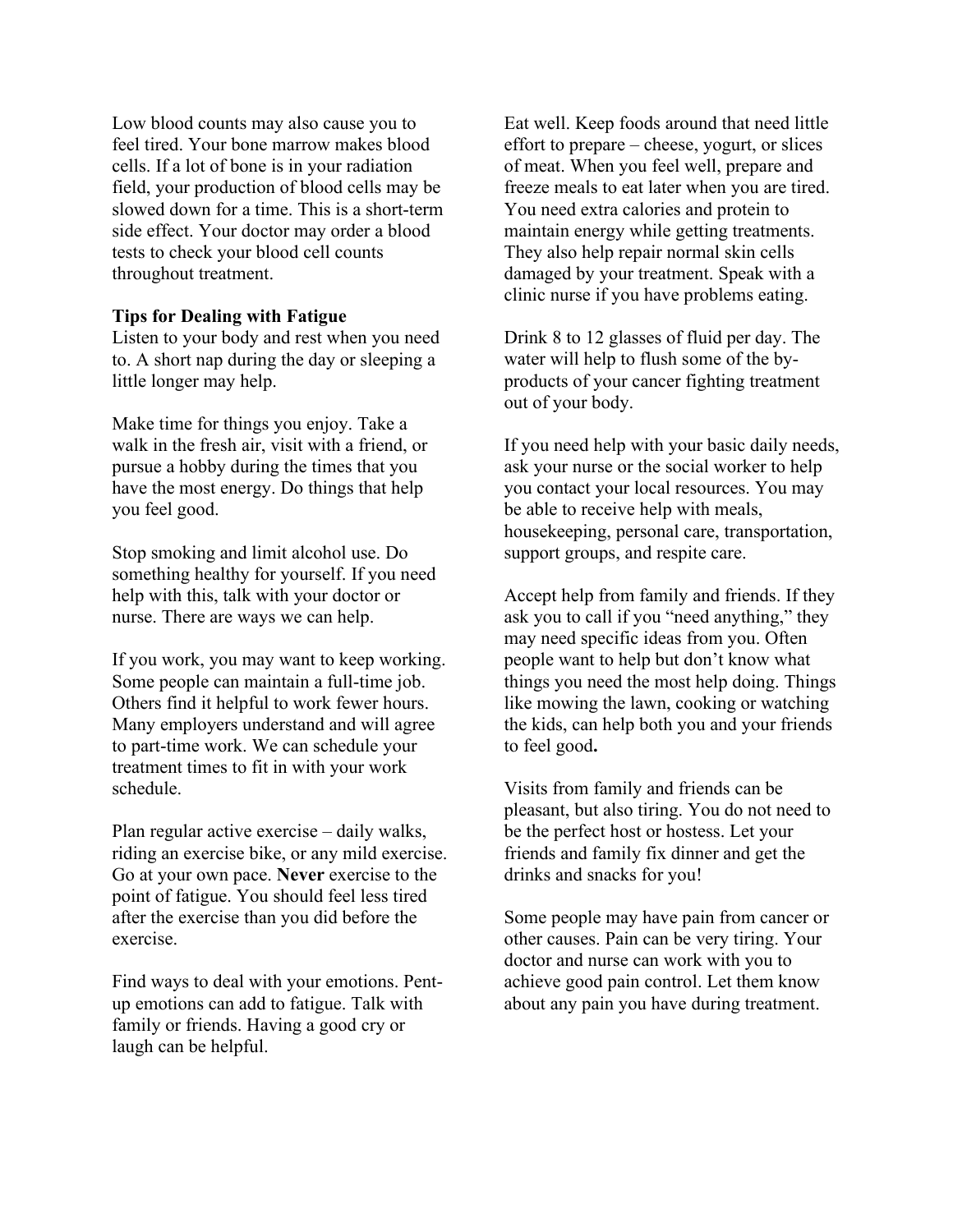#### **Nausea**

Radiation to the central chest can cause nausea and vomiting. Some patients reduce their intake or stop eating to avoid these symptoms. We do not suggest you do this. Your body needs food to heal and rebuild normal tissue. Food also provides energy and strength to help you complete your treatments. Tell your doctor or nurse if you have nausea or vomiting. Often, these symptoms can be controlled.

# **Tips to Help with Nausea**

- Eat small amounts of salty foods such as crackers or pretzels.
- Drink small amounts of clear, cold drinks such as 7-Up®, ginger ale, and caffeine-free cola. Avoid drinking large amounts as this can cause gas. Do not drink carbonated drinks if you have esophagitis (irritation of your esophagus).
- Try cold foods such as popsicles, gelatin desserts, yogurt, cottage cheese, cheese, deviled eggs, and cold meats.
- Relax, eat slowly, and chew your food well. Doing this will help you digest your food more easily. Eat small meals (4-6 per day).
- Avoid eating 1-2 hours before and after treatment.

# **Problems with Swallowing**

You can have problems with swallowing when the esophagus is in the treatment field. Some patients notice burning or fullness in the throat. Other patients may notice a problem only when they swallow. This problem can begin two weeks after starting treatment and can last for two to four weeks after the treatments end.

# **Tips to Help with Swallowing Problems**

- Relax, eat slowly, and chew your food well. Eat small meals (4-6 per day).
- Eat cool, soft, moist or wet foods.
- Drink 8 -12 glasses of fluid each day.
- Antacids can coat and protect the esophagus. Ask your doctor if it is okay to use before meals.
- Sometimes you need pain medicine. If pain is keeping you from eating or drinking, talk with your doctor.

# **Other Concerns**

Being diagnosed with cancer affects many areas of your life. Patients feel its impact on their emotions, marriage, family, jobs, and finances, your thoughts and feelings about the future, and many other important areas of life. The nurses and social workers can help you cope with these issues. They can suggest support services and resources. Feel free to speak them at any time.

# **Cancer Resource Services**

**Gilda's Club** offers support and education, in a warm welcoming place. It is free support for everyone living with cancer. Call **608-828-8880** or email **program@gildasclubmadison.org.**

**Cancer Information Service** is a phone service of the National Cancer Institute. It is a resource for local cancer care as well as cancer care around the country. The toll-free number is **1-800-422-6237**.

# **Who to Call**

If you have questions or concerns after your treatments end, call the Radiotherapy Clinic (open 8 am–5 pm) at **(608) 263-8500.** Ask to speak to a nurse. If the clinic is closed, your call will be transferred to the paging operator. Give your name and number with the area code. A doctor will call you back.